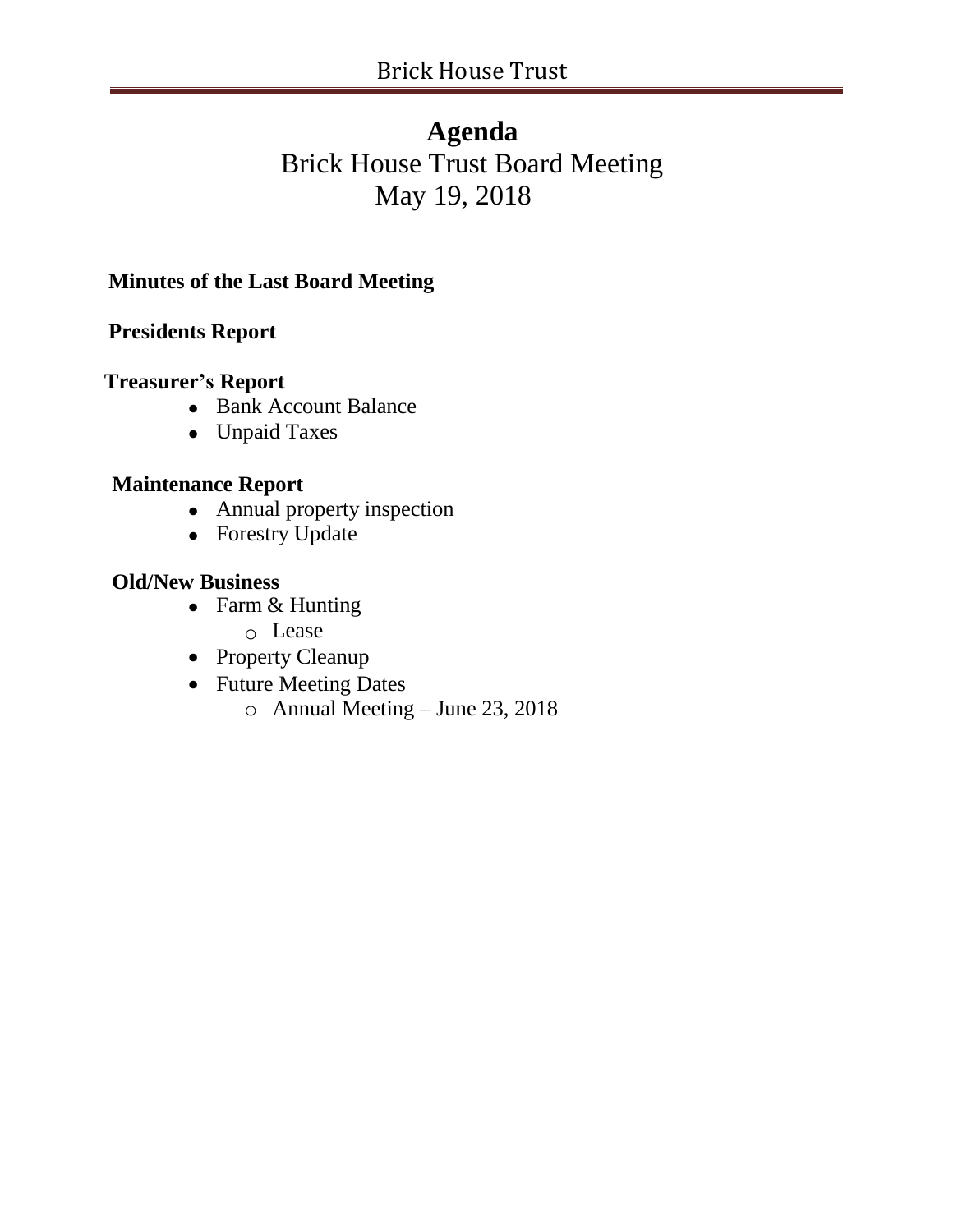# **BRICK HOUSE TRUST BOARD MEETING May 19, 2018**

The meeting was called to order at 10:05 am.

Present were John Jenkins, Arthur Jenkins, Jeannean Jenkins, Helen Hutson, Robert Harrell, Lacey Hein, Katherine Montgomery and via phone Leslie Lane.

**Financial Report**: Jeannean Jenkins presented a Financial Report and reported on past due taxes. Attached

**Unpaid Taxes:** After a discussion a motion was made by Jeannean Jenkins and seconded by Leslie Lane to use a process server to send the Certified Letters to those who owe taxes for years prior to 2017.

### **Maintenance Report**:

• Kudos to Robbie is mowing the sides of the road. It looks great!

### **Old/New business:**

**Forestry Update**: Forestry and tree farming was discussed as well as the report that Lacey pulled together from minutes. It was previously emailed to board members.

- A message from Jonathon Folk about fire breaks was replayed for the board. Fire breaks were discussed.
- The consensus is that we need some guidelines on forestry, a business plan and more family members to serve on a committee. The report should be made available to all family members and discussed at the annual meeting.

Arthur Jenkins feel the foundations of the outbuildings around the ruins need to be protected. Maybe place some stakes so vehicles are not driving over them.

**Farm/Hunting:** We still do not have a signed lease from Chad Fisk. The changes to the new lease will state only dove, duck, and quail hunting. No hunting will be allowed until we have a signed lease and an insurance policy.

### **Property Cleanup:**

While the board does recognize that individual family members have the use of their assigned space, ie lot, the entire property is under the jurisdiction of the board. There are areas of concern both in the common area and on assigned space being used by individuals and clean up can be touchy subject.

At the annual meeting family members will be given the opportunity to anonymously state areas that they feel should be focused on. A systematic approach to clean up will be used. This will give family members the opportunity to focus on their specific areas. It should be noted that the family has previously addressed that Brick House should not be used as storage for unused or unwanted items. All vehicles and water craft should be titled and in working order.

After polling the family and compiling the results we will:

- Note areas of concerns
- Create a to do of list with timeline and dates
- Create Guidelines for future upkeep

Keep in mind the family is in agreement that we should do our best to upkeep the property and many family members are thankful for help with cleaning up and removal of unwanted items.

The board has already agreed upon and selected the old barn area as our first area for clean-up.